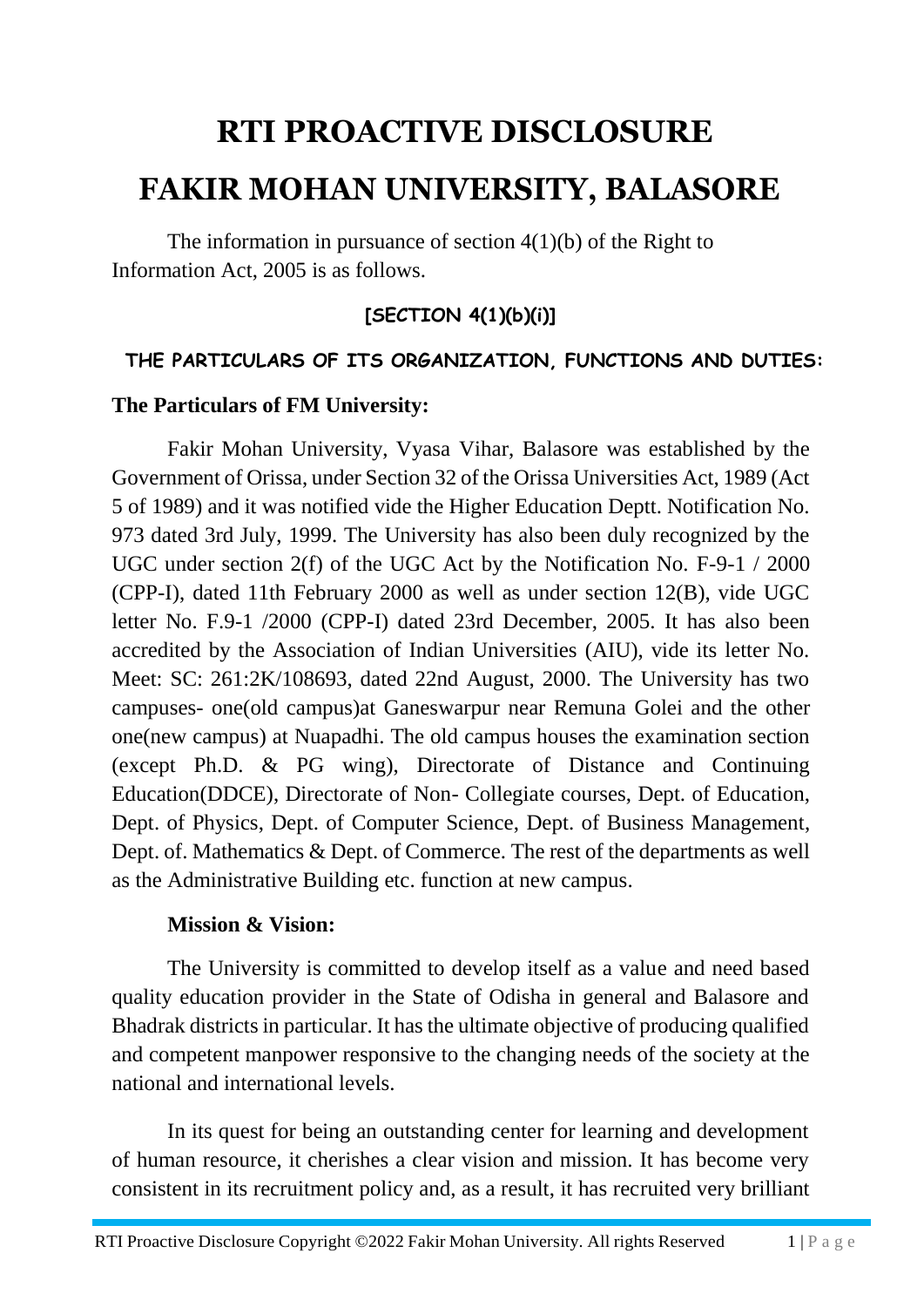scholars specializing in various areas of the five front line subjects possessing enormous employment and entrepreneurship potential.

# **The Vision of University is to excel in the following five:**

- $\checkmark$  The Culture of Excellence
- $\checkmark$  The Culture of Innovation
- $\checkmark$  The Culture of Quality
- $\checkmark$  The Culture of Flexibility and Dynamism
- $\checkmark$  The Culture of Sustainability

# **The Mission of the University:**

It has the following missions through which it seeks to stimulate and promote professional competency among the students & faculty:

- $\triangleright$  To provide opportunities to students and faculty to acquire higher qualification and experience.
- $\triangleright$  To provide continuous learning opportunities for students, faculty, staff and working professionals.
- $\triangleright$  To provide wide scope for research, design and development.
- $\triangleright$  To provide consultancy relevant to areas of specialization and expertise.
- $\triangleright$  To provide scope for practicing innovative teaching and learning methods.
- $\triangleright$  To provide access to the best intellectual resources.
- $\triangleright$  To encourage affiliated college and other institutions to develop coordination in academic and research activities of common interest including rudimentary research exposure to undergraduate students.
- $\triangleright$  To promote University-Industry-Government interface.
- $\triangleright$  To help institutions to take active interest in the development of rural areas and weaker sections of society by transpiring appropriate technology and providing follow up action.
- $\triangleright$  To serve as a center for generation and provide opportunities for exchanging ideas among institutions, research organizations and the state Government, so as to promote entrepreneurial culture among students and to assist them through expertise available in the institutions.
- To help mobilize resources through Alumni, Users, Social Workers, Philanthropists and other organizations both from within and outside India.
- $\triangleright$  To promote research and development of sophisticated laboratories, Institute Chairs, Scholarships, Fellowships, Prizes, Medals, organize special lectures, seminars, conferences, workshops, etc.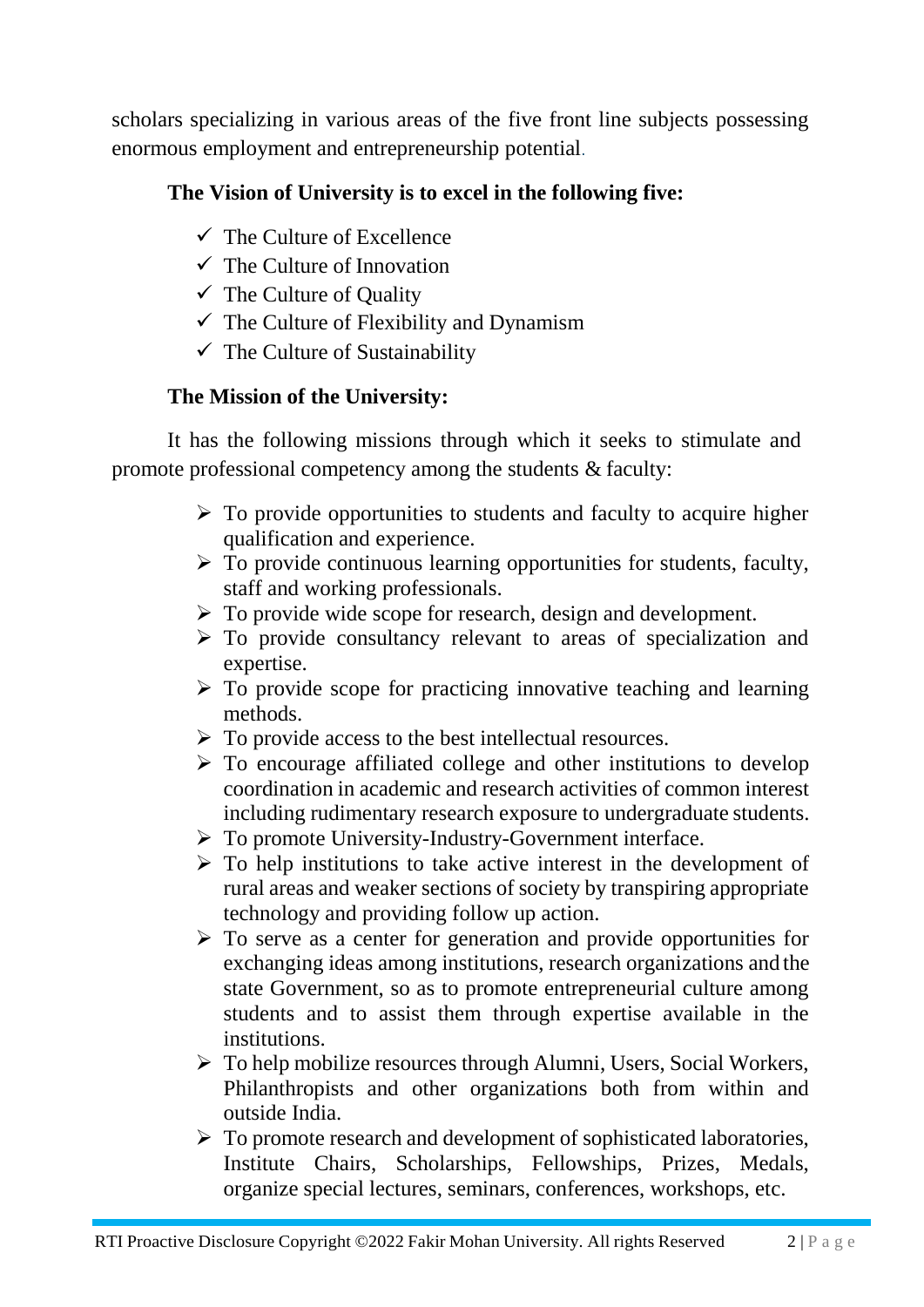- $\triangleright$  To devise schemes and methods for effective periodic evaluation of performance of projects, faculties, staff and students, internal evaluation through Academic and Administrative Audit Committees (AAAC) and the NAAC.
- $\triangleright$  To take steps for facilitating appropriate environment in the institutions of education to achieve harmonious relationship among teachers, students and staff.
- $\triangleright$  To take up special programs for developing institutions, and enabling them to join the main stream of national life.
- $\triangleright$  To promote healthy competitions among projects, programs, centers and colleges which will be conducive to the creation of an acclaimed quality brand image of F.M. University.

The programmes and activities taken up by the University always strive to promote mental and attitudinal changes in people and enthuse to face challenges of life boldly and successfully. These activities mainly focus on the following aspects:

- Human Resource Development.
- Capacity Building in the thrust area specified by the Government from time to time.
- Entrepreneurship development in the local area.
- Technology Development.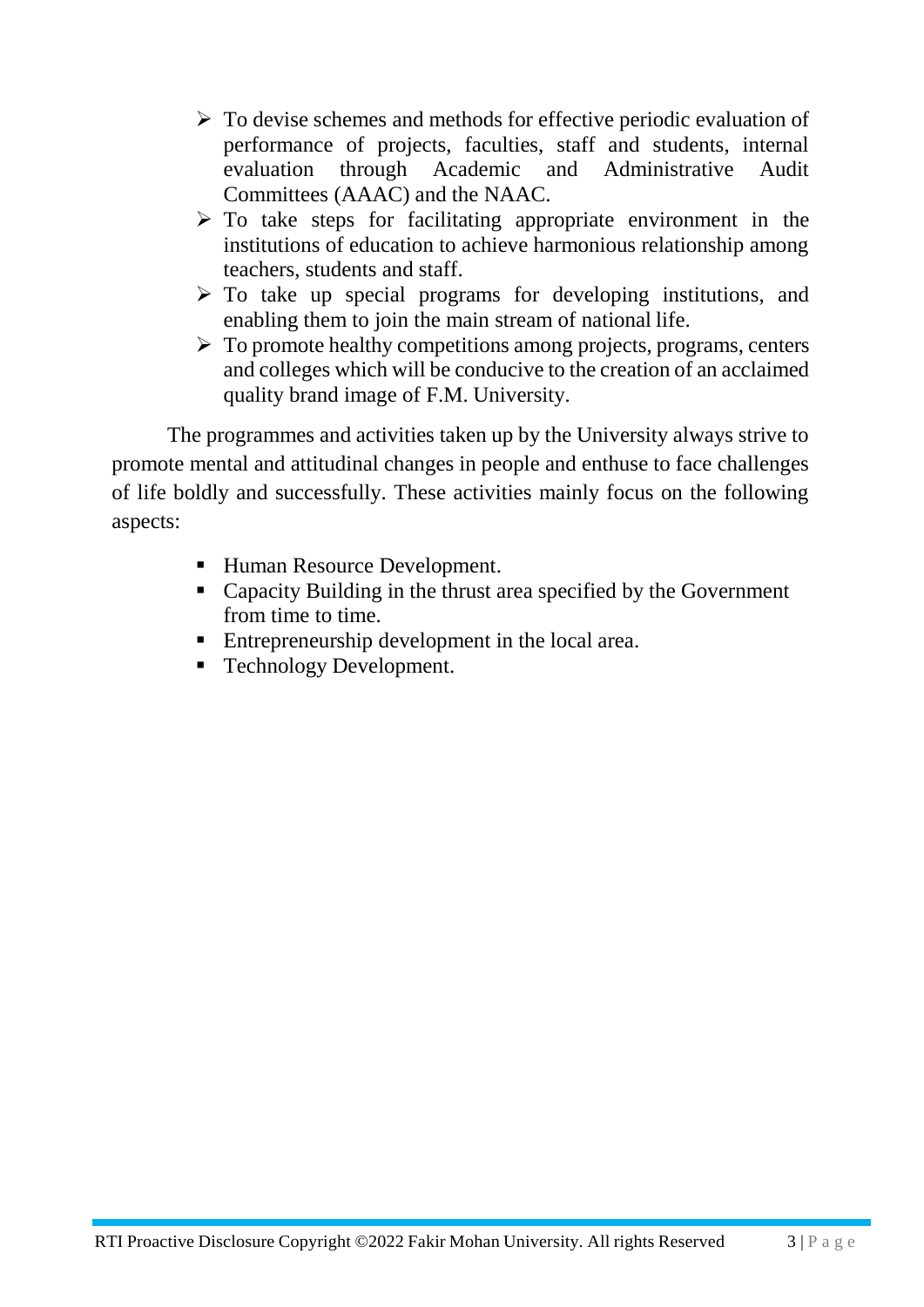# **Organogram:**



# **Succession list of the Vice-Chancellors**

| SI.            | <b>Name</b>                         | Tenure                 |
|----------------|-------------------------------------|------------------------|
|                | Prof. Gorachand Patnaik             | 15.02.2000 -14.09.2000 |
| $\overline{2}$ | Prof. Karuna Sagar Behera           | 18.09.2000 -17.09.2003 |
| 3              | Prof.Sukadev Nanda                  | 17.09.2003-16.03.2008  |
| 4              | Prof. Sukanti Priya Pattnaik        | 16.03.2008-05.05.2011  |
| 5              | Prof. Kumar Bar Das                 | 06.05.2011-06.05.2014  |
| 6              | Sri Arabinda Agarwal (I/C)          | 07-05-2014-23.05.2014  |
| 7              | Prof. Siba Prasad Adhikary          | 24.05.2014-02.08.2017  |
| 8              | Prof. Madhumita Das                 | 02.08.2017-30.11.2020  |
| 9              | Prof. Satchidananda Dehuri (I/C)    | 01.12.2020-06.12.2020  |
| 10             | Prof. Dinabandhu Sahoo              | 07.12.2020-13.04.2021  |
| 11             | Prof. Kishore Kumar Basa $(I/C)$    | 14.04.2021-21-07.2021  |
| 12             | <b>Prof. Santosh Kumar Tripathy</b> | 22.07.2021-Continuing  |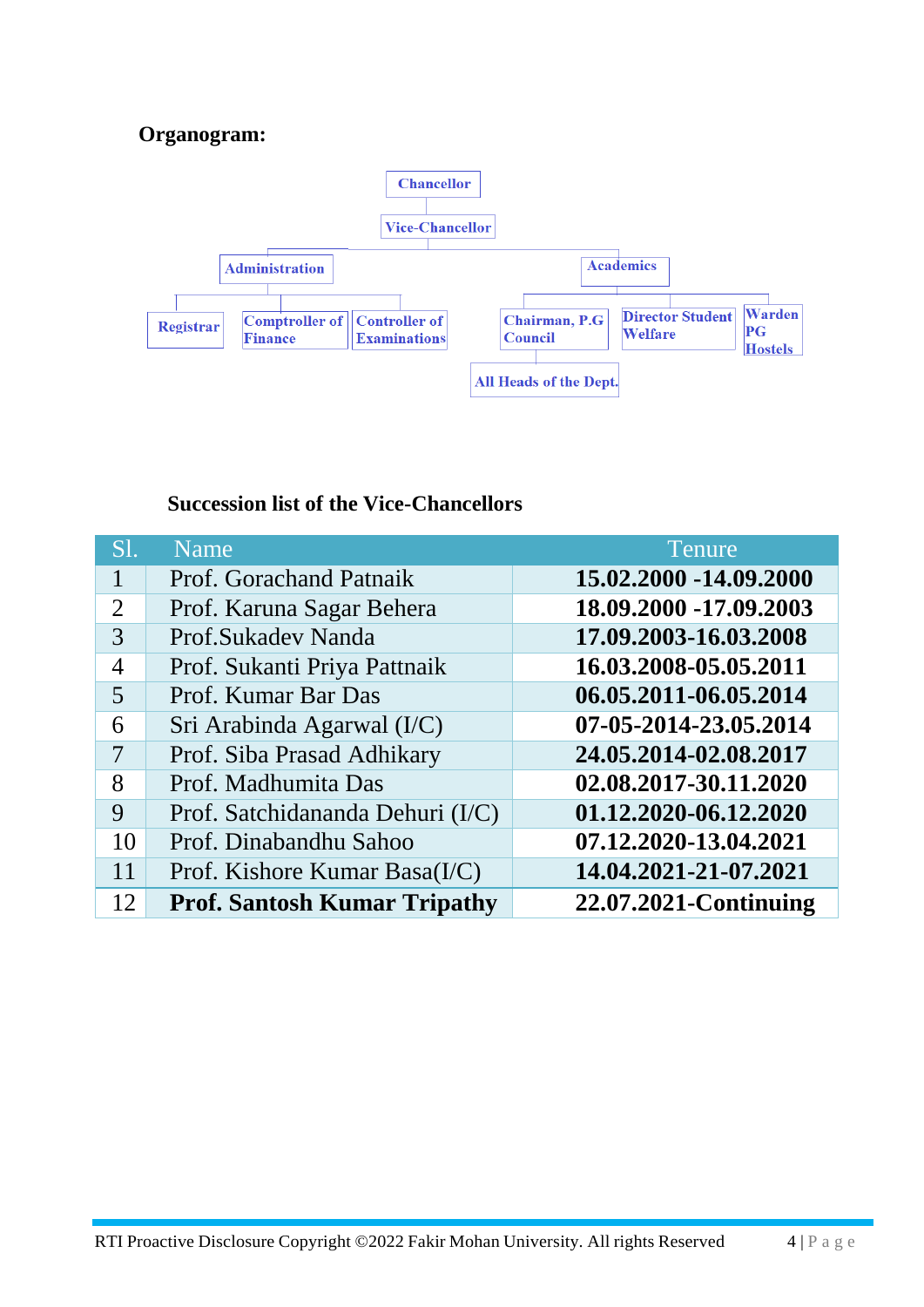# **[SECTION 4(1)(b)(ii)]**

#### **THE POWER & DUTIES OF ITS OFFICERS AND EMPLOYEES:**

| SI.                    | <b>Officer</b>                   | <b>Power &amp; Duties</b>                      |
|------------------------|----------------------------------|------------------------------------------------|
| $\mathbf{n}\mathbf{o}$ |                                  |                                                |
|                        | Vice-Chancellor                  | Section 6 of the Orissa Universities           |
|                        |                                  | Act, 1989& Chapter-III of Orissa               |
|                        |                                  | Universities First Statute, 1990.              |
| $\overline{2}$         | Registrar                        | Section 7 of the Orissa Universities           |
|                        |                                  | Act, 1989& Chapter-IV of Orissa                |
|                        |                                  | Universities First Statute, 1990.              |
| 3                      | Comptroller of Finance (COF)     | Section 8 of the Orissa Universities           |
|                        |                                  | Act, 1989& Chapter-V of Orissa                 |
|                        |                                  | Universities First Statute, 1990.              |
| $\overline{4}$         | Controller of Examinations (COE) | <b>Chapter-VI</b> of Orissa Universities First |
|                        |                                  | Statute, 1990.                                 |
| 5                      | Dy. Controller of Examinations   | <b>Chapter-VI of Orissa Universities First</b> |
|                        |                                  | Statute, 1990.                                 |
| 6                      | Development Officer              | <b>Chapter-VI</b> of Orissa Universities First |
|                        |                                  | Statute, 1990.                                 |

# **[SECTION 4(1)(b)(iii)]**

# **THE PROCEDURE FOLLOWED IN THE DECISION MAKING PROCESS, INCLUDING CHANNELS OF SUPERVISION AND ACCOUNTABILITY:**

The decisions are taken in accordance with the provisions of "ORISSA UNIVERSITIES ACT, 1989", "THE ORISSA UNIVERSITIES FIRST STATUTE, 1990", "ORISSA UNIVERSITIES ACCOUNTS MANUAL, 1987" & "ODISHA UNIVERSITIES RECRUITMENT & PROMOTION OF NON-TEACHING EMPLOYEES RULES, 1991"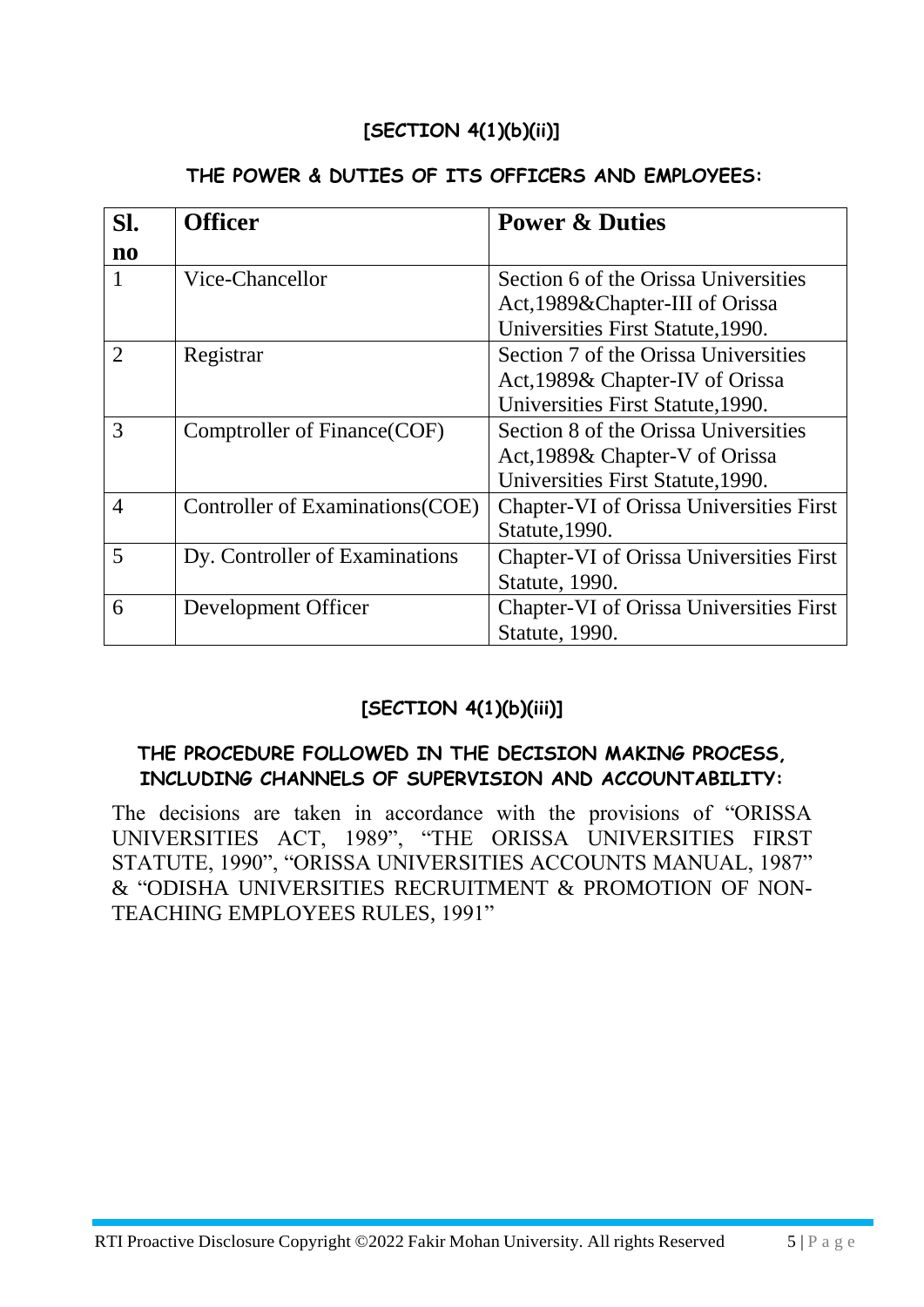# **[SECTION 4(1)(b)(iv)]**

# **THE NORMS SET BY IT FOR THE DISCHARGE OF ITS FUNCTIONS;**

Norms and standards for various activities of the University are those as laid down by the competent authorities, such as, the Syndicate, the Senate, the Finance Committee, the Academic Council, the P.G. Council, Exam. Committee & provisions of the "ORISSA UNIVERSITIES ACT, 1989", "THE ORISSA UNIVERSITIES FIRST STATUTE, 1990", "ORISSA UNIVERSITIES ACCOUNTS MANUAL, 1987" & directives from Chancellor's Office, Department of Higher Education, Govt. of Odisha and University Grant Commission(UGC).

# **[SECTION 4(1)(b)(v)]**

# **THE RULES, REGULATIONS, INSTRUCTIONS, MANUALS & RECORDS, HELD BY IT OR UNDER ITS CONTROL OR USED BY ITS EMPLOYEES FOR DISCHARGING ITS FUNCTIONS:**

- $\checkmark$  THE ORISSA UNIVERSITIES ACT, 1989
- $\checkmark$  THE ORISSA UNIVERSITIES FIRST STATUTE, 1990
- ORISSA UNIVERSITIES ACCOUNTS MANUAL,1987
- ORISSA SERVICE CODE
- $\checkmark$  O.C.S.(CCA) RULES, 1962
- ORISSA T.A. RULES
- $\checkmark$  O.G.F.R. Vol-I & II

# **[SECTION 4(1)(b)(vi)]**

# **A STATEMENT OF THE CATEGORIES OF DOCUMENTS THAT ARE HELD BY IT OR UNDER ITS CONTROL;**

- $\checkmark$  THE ORISSA UNIVERSITIES ACT, 1989
- $\checkmark$  THE ORISSA UNIVERSITIES FIRST STATUTE, 1990
- ORISSA UNIVERSITIES ACCOUNTS MANUAL,1987
- $\checkmark$  ORISSA SERVICE CODE
- $\checkmark$  ODISHA UNIVERSITIES RECRUITMENT & PROMOTION OF NON- TEACHING EMPLOYEES RULES, 1991
- $\checkmark$  O.C.S.(CCA) Rules –1962
- $\checkmark$  ORISSA T.A. RULES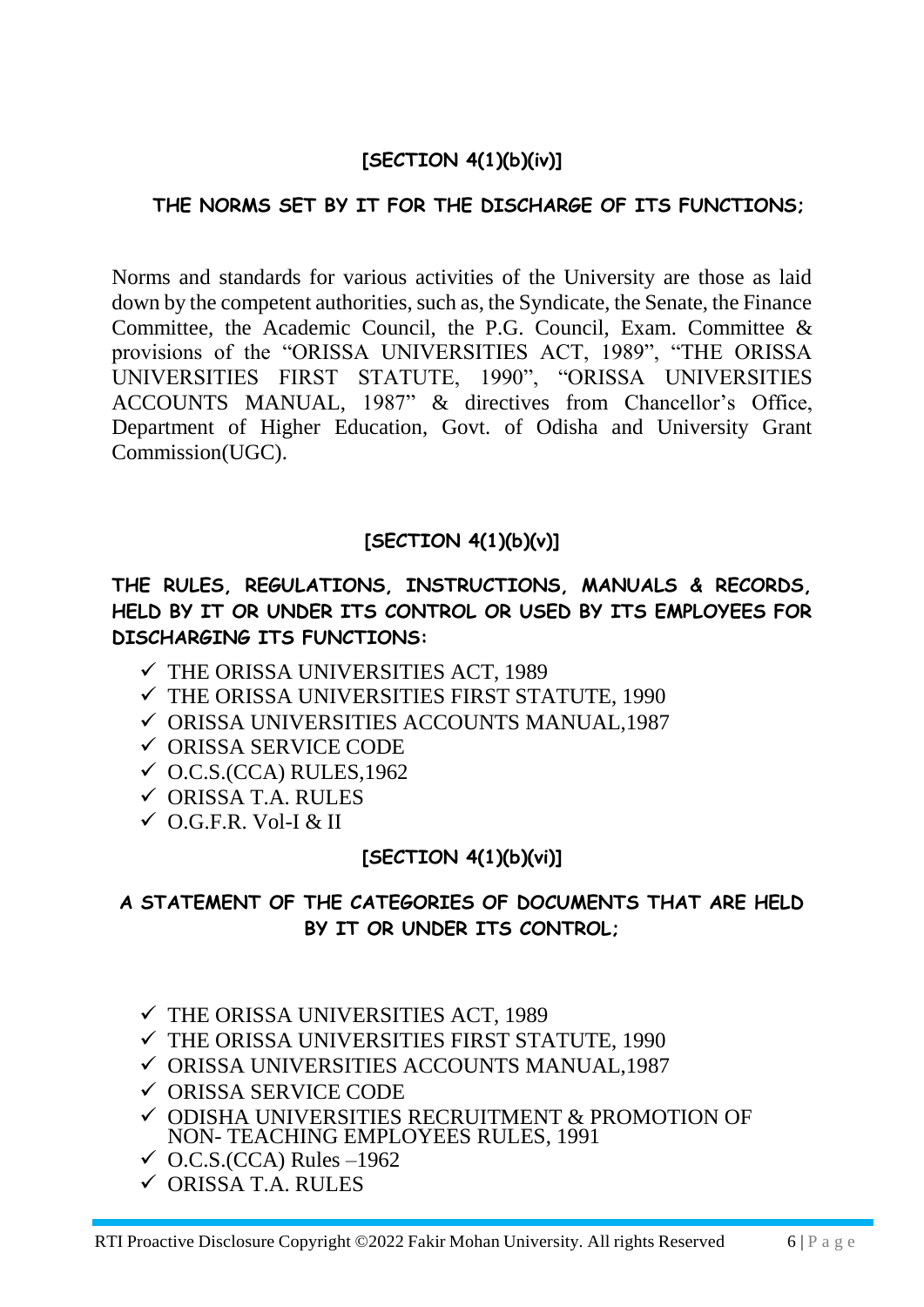# $\checkmark$  O.G.F.R. Vol-I & II

- UNIVERSITY ANNUAL REPORT
- UNIVERSITY BUDGET & ANNUAL ACCOUNTS
- $\checkmark$  ADMISSION PROSPECTUS
- UNIVERSITY CALENDAR
- UNIVERSITY LAND RECORD DOCUMENTS

# **[SECTION 4(1)(b)(vii)]**

# **THE PARTICULARS OF ANY ARRANGMENT THAT EXISTS FOR CONSULTATION WITH, OR REPRESENTATION BY, THE MEMBERS OF THE PUBLIC IN RELATION TO THE FORMULATION OF ITS POLICY OR IMPLEMENTATION THEREOF:**

The elected representatives from different fields being members of Senate & Syndicate as per the Statute & Act, participate in various decision making process of the university.

# **[SECTION 4(1)(b)(viii)]**

**A STATEMENT OF THE BOARDS, COUNCILS, COMMITTEES AND OTHER BODIES CONSISTING OF TWO OR MORE PERSONS CONSTITUTED AS ITS PART OR FOR THE PURPOSE OF ITS ADVICE, AND AS TO WHETHER MEETINGS OF THOSE BOARDS, COUNCILS, COMMITTEES AND OTHER BODIES ARE OPEN TO THE PUBLIC, OR THE MINUTES OF SUCH MEETINGS ARE ACCESSIBLE FOR PUBLIC:**

Resolutions/proceedings are not open or accessible to public. However, specific documents other than personal/confidential in nature can be shared with the public in shape of information.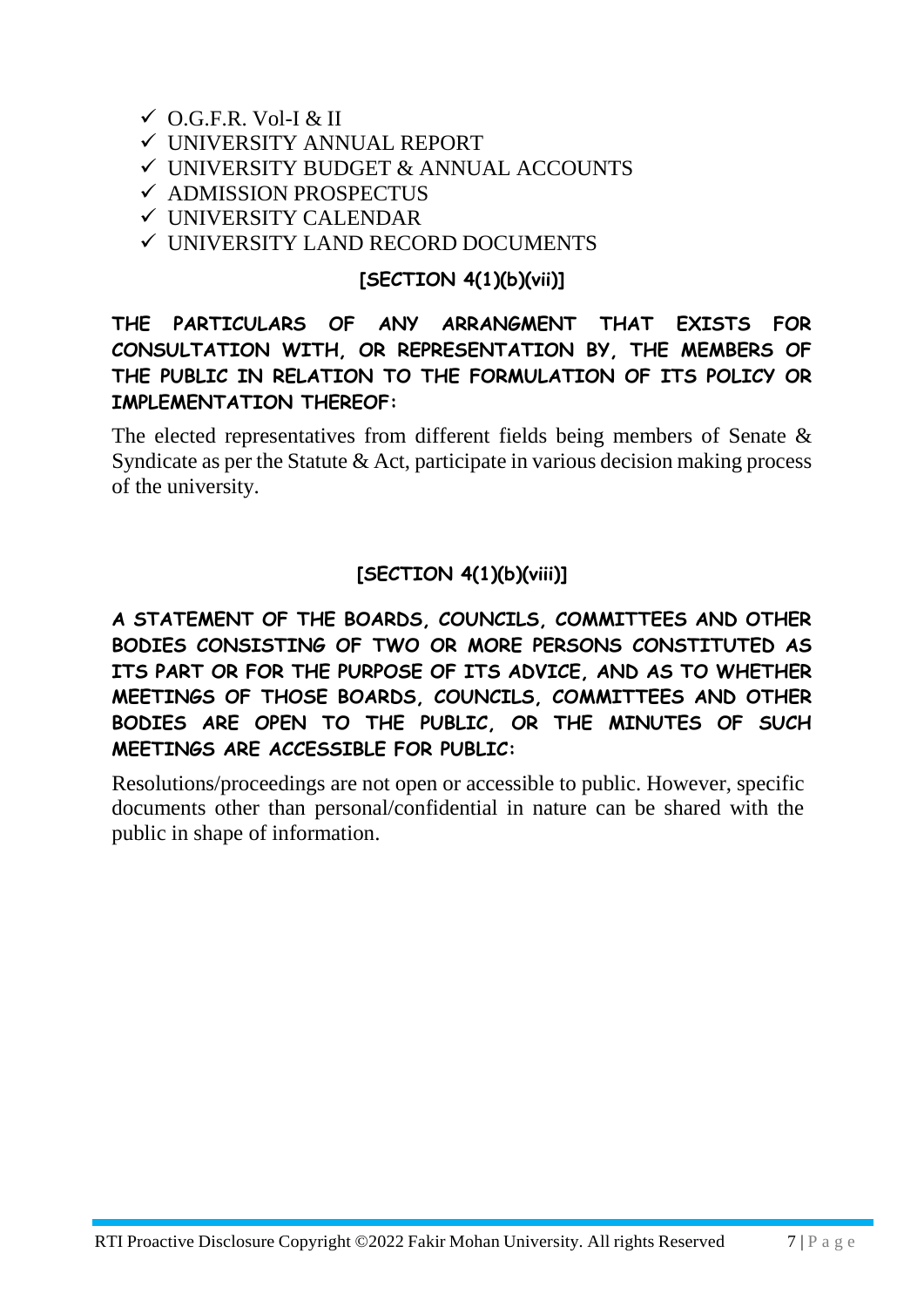# **[SECTION 4(1)(b)(ix)]**

#### **A DIRECTORY OF ITS OFFICERS AND EMPLOYEES;**

# **SL. No Name of the Faculty Gender Department** 1 Dr. Sidhartha Pattnaik, Reader M M Physics 2 Dr. Munesh Chandra Adhikary, Professor M M Physics 3 Dr. Santosh Kumar Agarwalla, Reader M M Physics 4 Dr. Rajib Biswal, Asst. Prof. M M Physics 5 Dr. Bibekananda Nayak, Asst. Prof. (Stage - II) M Physics 6 Sri Himanshu Bhusan Nayak, Asst. Prof. M M Physics 7 Dr. Bhaskar Behera, Asso. Prof. M M BSBT 8 Dr. Bharat Bhusan Patnaik, Asso. Prof. M M BSBT 9 Dr. Elssa Pandit, Asso. Prof. F F BSBT 10 Dr. Punam Kumari, Asst. Prof. (Stage - II) F RSBT 11 | Dr. Subhashree Mahalik, Asst. Prof. (Stage-II) F | BSBT 12 Dr. Padmalita Routray, Asso. Prof. F | Bus. Mgt. 13 Dr. Artabandhu Jena, Asst. Prof. (Stage-II) M N Bus. Mgt. 14 Dr. Debadutta Das, Asst. Prof. (Stage - II) M | Bus. Mgt. 15 | Ms. Pratima Burh, Asst. Prof.  $\overline{F}$  | Bus. Mgt. 16 Dr. Trilochan Swain, Asso. Prof. M M Chemistry 17 Dr. Pankaj Kumar Parhi, Asso. Prof. M M Chemistry 18 | Sri Surendra Hansdah, Asst. Prof. M | Chemistry 19 Dr. Pratima Pradhan, Asst. Prof. F F Education 20 Dr. Amulya Kumar Acharya, Asso. Prof. M | Education 21 | Dr. Jyoti Sankar Pradhan, Asso. Prof. M | Education 22 Dr. Ranjan Kumar Rout, Asst. Prof. M M Education 23 | Sri Chintamani Majhi, Asst. Prof. M | Education 24 Dr. Surjendu Kumar Dey, Prof. M M Env. Science 25 Dr. Ranindra Kumar Nayak, Reader M M Env. Science 26 Dr. Prakash Chandra Mishra, Reader M M Env. Science 27 Dr. Mihir Tanay Das, Asst. Prof. (Stage - II)  $M$  Env. Science 28 | Ms. Shibani Hansdah, Asst. Prof. The Fig. 8 | Ms. Science 29 Dr. Nihar Ranjan Rout, Asso. Prof. M M Geography 30 Smt. Sasmita Rout, Asst. Prof. The F Geography

#### **Teaching Staff**

RTI Proactive Disclosure Copyright ©2022 Fakir Mohan University. All rights Reserved 8 | P a g e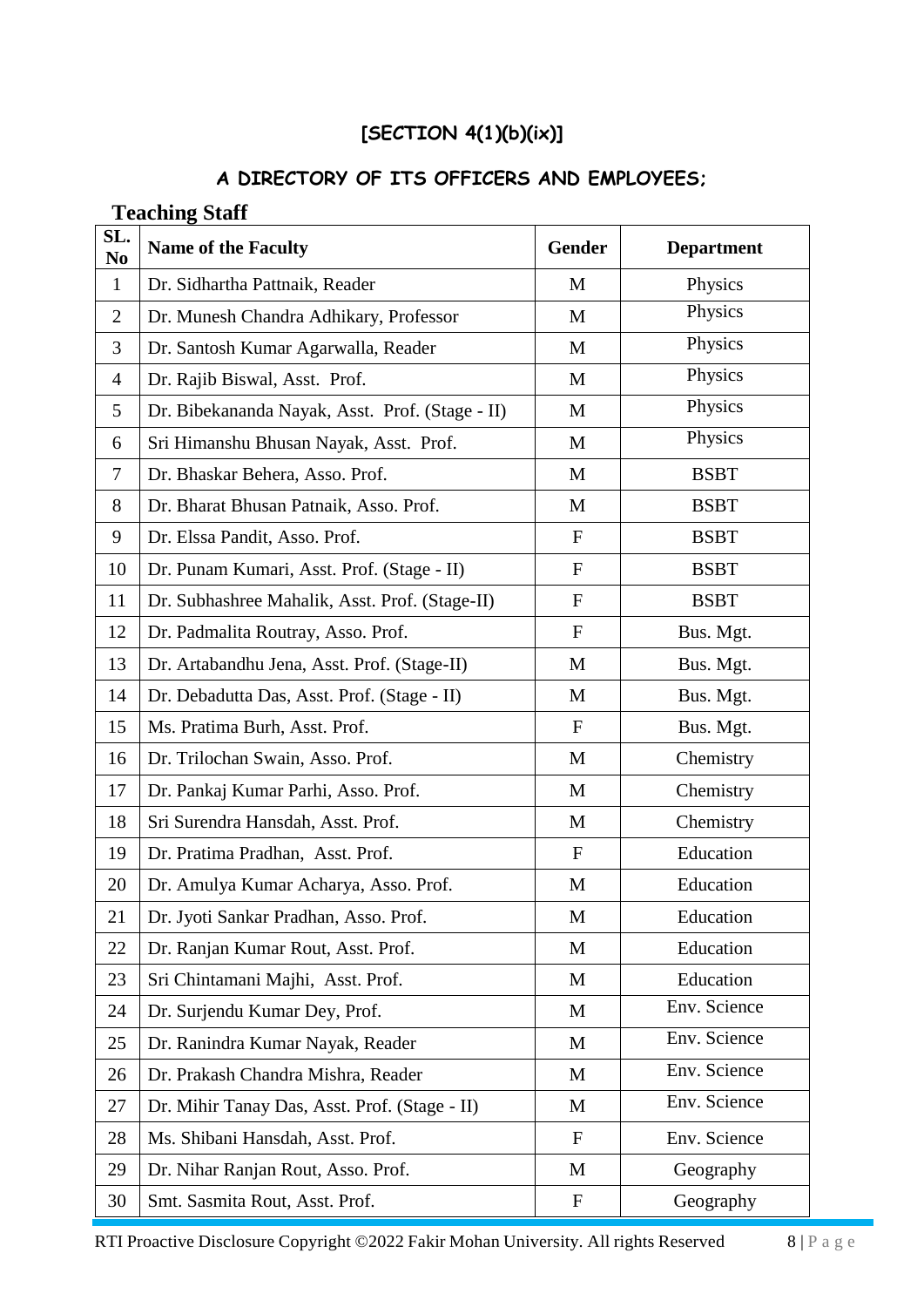| 31 | Dr. Rabi Narayan Behera, Asst. Prof.              | M               | Geography               |  |  |
|----|---------------------------------------------------|-----------------|-------------------------|--|--|
| 32 | Mrs. Sabita Soren, Asst. Prof.                    | $\mathbf F$     | Geography               |  |  |
| 33 | Dr. Rosalin Das,<br>Asso. Prof.                   | $\mathbf{F}$    | Geology                 |  |  |
| 34 | Dr. Nandita Mahanta, Asso. Prof.                  | $\mathbf{F}$    | Geology                 |  |  |
| 35 | Ms. Smruti Rekha Sahoo, Asst. Prof.               | $\mathbf F$     | Geology                 |  |  |
| 36 | Dr. Asim Amitabh Pradhan, Asst. Prof.             | M               | Geology                 |  |  |
| 37 | Sri Arun Kumar Naik, Asst. Prof.                  | M               | Geology                 |  |  |
| 38 | Dr. Sabyasachi Pattnaik, Prof.                    | M               | <b>Computer Science</b> |  |  |
| 39 | Dr. Minati Mishra, Asst. Prof. (Stage-III)        | $\mathbf{F}$    | <b>Computer Science</b> |  |  |
| 40 | Dr. Manaswini Pradhan, Asst. Prof.(Stage-III)     | $\mathbf F$     | <b>Computer Science</b> |  |  |
| 41 | Dr. Ashanta Ranjan Routray, Reader                | M               | <b>Computer Science</b> |  |  |
| 42 | Dr. Satchidananda Dehuri, Prof.                   | M               | <b>Computer Science</b> |  |  |
| 43 | Mrs. Monalisha Jena, Asst. Prof.                  | $\mathbf{F}$    | <b>Computer Science</b> |  |  |
| 44 | Dr. Bharati Bala Patnaik, Asso. Prof.             | ${\bf F}$       | J&MC                    |  |  |
| 45 | Sri Ashes Kumar Nayak, Asst. Prof.                | M               | J&MC                    |  |  |
| 46 | Dr. Moti Pangkam, Asst. Prof.                     | $\mathbf{F}$    | J&MC                    |  |  |
| 47 | Dr. Smiti Padhi, Asst. Prof.                      | $\mathbf F$     | J&MC                    |  |  |
| 48 | Dr. Manindra Kumar Meher, Prof. in Odia           | M               | Language & Literature   |  |  |
| 49 | Dr. Debashis Patra, Asso. Prof. of Odia           | M               | Language & Literature   |  |  |
| 50 | Dr. Shadab Alam, Asst. Prof. in Urdu              | M               | Language & Literature   |  |  |
| 51 | Dr. Sonali Das,<br>Asso. Prof. of English         | $\mathbf F$     | Language & Literature   |  |  |
| 52 | Dr. Jayanta Kumar Das, Asst. Prof. Odia           | M               | Language & Literature   |  |  |
| 53 | Dr. Hemalata Behera, Asst. Prof. inOdia           | $\mathbf{F}$    | Language & Literature   |  |  |
| 54 | Dr. Prahallad Khilla, Asst. Prof.inOdia           | M               | Language & Literature   |  |  |
| 55 | Dr. Soumya Sangita Sahoo, Asst. Prof. in Eng      | $\mathbf F$     | Language & Literature   |  |  |
| 56 | Dr. Sanjaya Kumar Parhi, Asso. Prof.              | M               | Math                    |  |  |
| 57 | Dr. Gouranga Charan Samanta, Asso. Prof.          | M               | Math                    |  |  |
| 58 | Dr. Sushomita Mohanta, Asst. Prof.                | $\mathbf{F}$    | Math                    |  |  |
| 59 | Dr. Amit Kumar Sharma, Asst. Prof.                | M               | Math                    |  |  |
| 60 | Sri Avaya Naik, Asst. Prof.                       | M               | Math                    |  |  |
| 61 | Dr. Grace Bahalen Mundu, Asst. Prof.              | F               | Popu. Std.              |  |  |
| 62 | Jagannath Behera, Asst. Professor                 | M               | Popu. Std.              |  |  |
| 63 | Ms. Moatula Ao, Asst. Professor (Stage -II)       | $\mathbf F$     | Popu. Std.              |  |  |
| 64 | Dr. Sunil Kumar Padhi, Reader                     | Social Sc.<br>M |                         |  |  |
| 65 | Dr. Anil Kumar Mohapatra, Prof<br>Social Sc.<br>M |                 |                         |  |  |

RTI Proactive Disclosure Copyright ©2022 Fakir Mohan University. All rights Reserved 9 | P a g e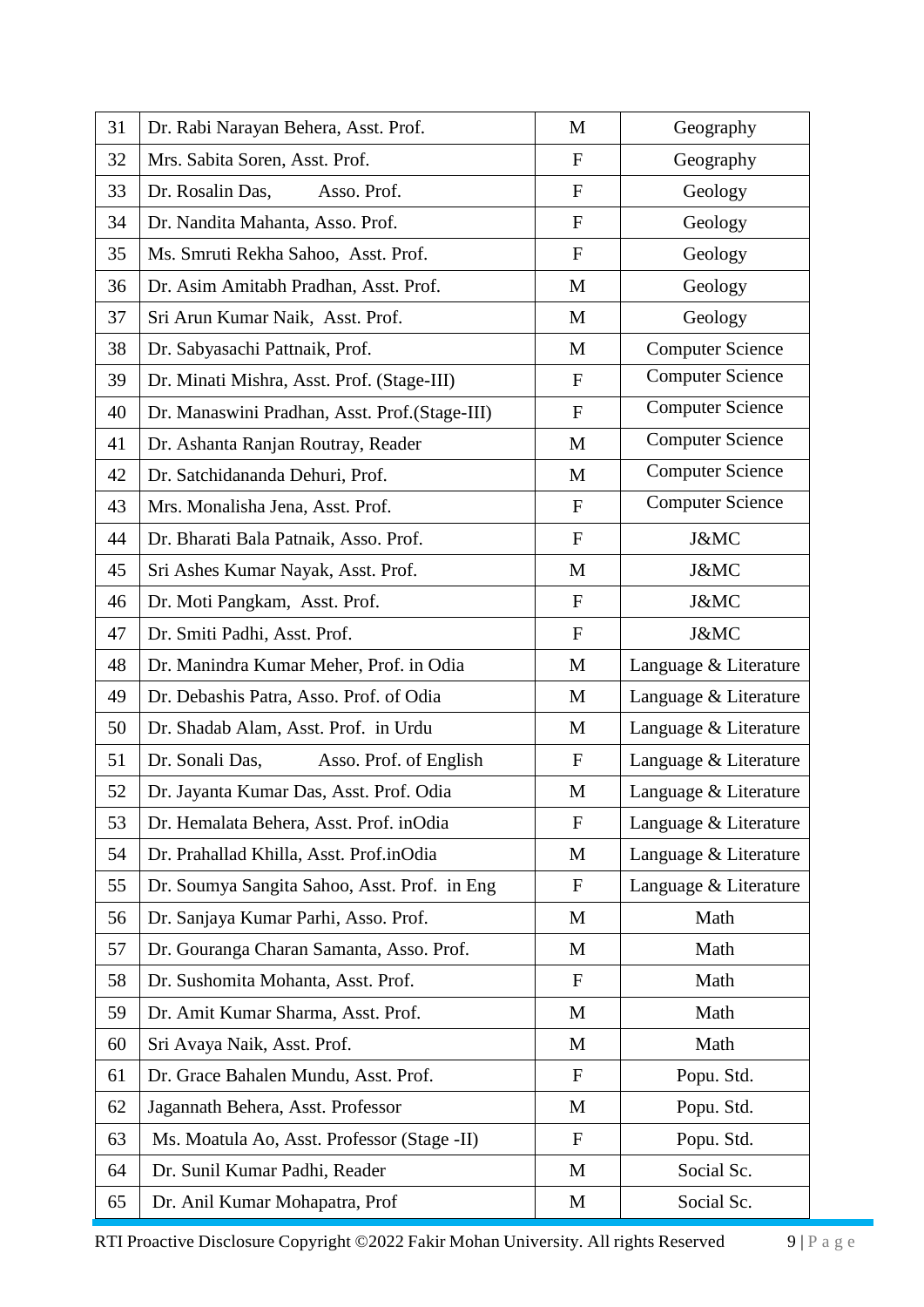| 66 | Dr. Gitanjali Panda, Asst. Prof. (Stage-II)      | F | Social Sc. |
|----|--------------------------------------------------|---|------------|
| 67 | Dr. Sanjib Kumar Majhi, Asst. Prof (Stage - II)  | M | Social Sc. |
| 68 | Dr. Pabitra Mohan Nayak, Asst.Prof. (Stage-III)  | M | Social Sc. |
| 69 | Dr. Ramakrushna Pradhan, Asst. Prof. (Stage -II) | M | Social Sc. |
| 70 | Dr. Rajshree Dutta, Asst. Prof.                  | F | Social Sc. |
| 71 | Dr. Sachitananda Sa, Asst. Prof. (Stage - II)    | M | Social Sc. |
| 72 | Dr. Sipra Sagarika, Asst. Prof. (Stage - II)     | F | Social Sc. |
| 73 | Ms. Smruti Sikta Thapa, Asst. Prof.              | F | Social Sc. |

# **Non-Teaching Staff (Regular)**

| <b>SL No</b>   | <b>Name of the Employee</b>  | <b>Designation</b>             |
|----------------|------------------------------|--------------------------------|
| $\mathbf{1}$   | Prof. Santosh Kumar Tripathy | Vice-Chancellor                |
| $\overline{2}$ | Smt. Kukumina Das            | Registrar                      |
| 3              | Sri Ranjan Kumar Roy         | <b>COE</b>                     |
| $\overline{4}$ | Sri Manash Kumar Patra       | <b>COF</b>                     |
| 5              | Sri. Pratap Ku. Seth         | Asst. Registrar (Examination)  |
| 6              | Sri Ratikanta Behera         | <b>Assistant Librarian</b>     |
| $\tau$         | Sri Nikhilananda Dhal        | Lab-Technician-Cum-Storekeeper |
| 8              | Sri Raj Kumar Jena           | Lab-Technician-Cum-Storekeeper |
| 9              | Miss Sunita Behera           | Lab-Technician-Cum-Storekeeper |
| 10             | Smt. Kalyani Sahoo           | <b>Personal Assistant</b>      |
| 11             | Sri Ratnakar Dutta           | <b>Section Officer</b>         |
| 12             | Sri Madan Mohan Behera       | <b>Section Officer</b>         |
| 13             | Sri Ajay Ku. Nayak           | Sr. Asst.                      |
| 14             | Smt. Aryadhara Das           | Sr. Asst.                      |
| 15             | Sri Upendra Prasad Jena      | Sr. Asst.                      |
| 16             | Sri Susanta Ku. Das          | Sr. Asst.                      |
| 17             | Sri Bikash Ku. Barik         | Sr. Asst.                      |
| 18             | Sri Niskranta Ku. Lenka      | Diarist                        |
| 19             | Sri Santosh Ku. Sahu         | Driver                         |
| 20             | Sri Jagodish Ch.Masanta      | Junior Assistant               |
| 21             | Sri Pradeep Ku. Gan          | Junior Assistant               |
| 22             | Sri Satya Ranjan Panda       | Junior Assistant               |
| 23             | Sri Dilip Ku.Muduli          | Junior Assistant               |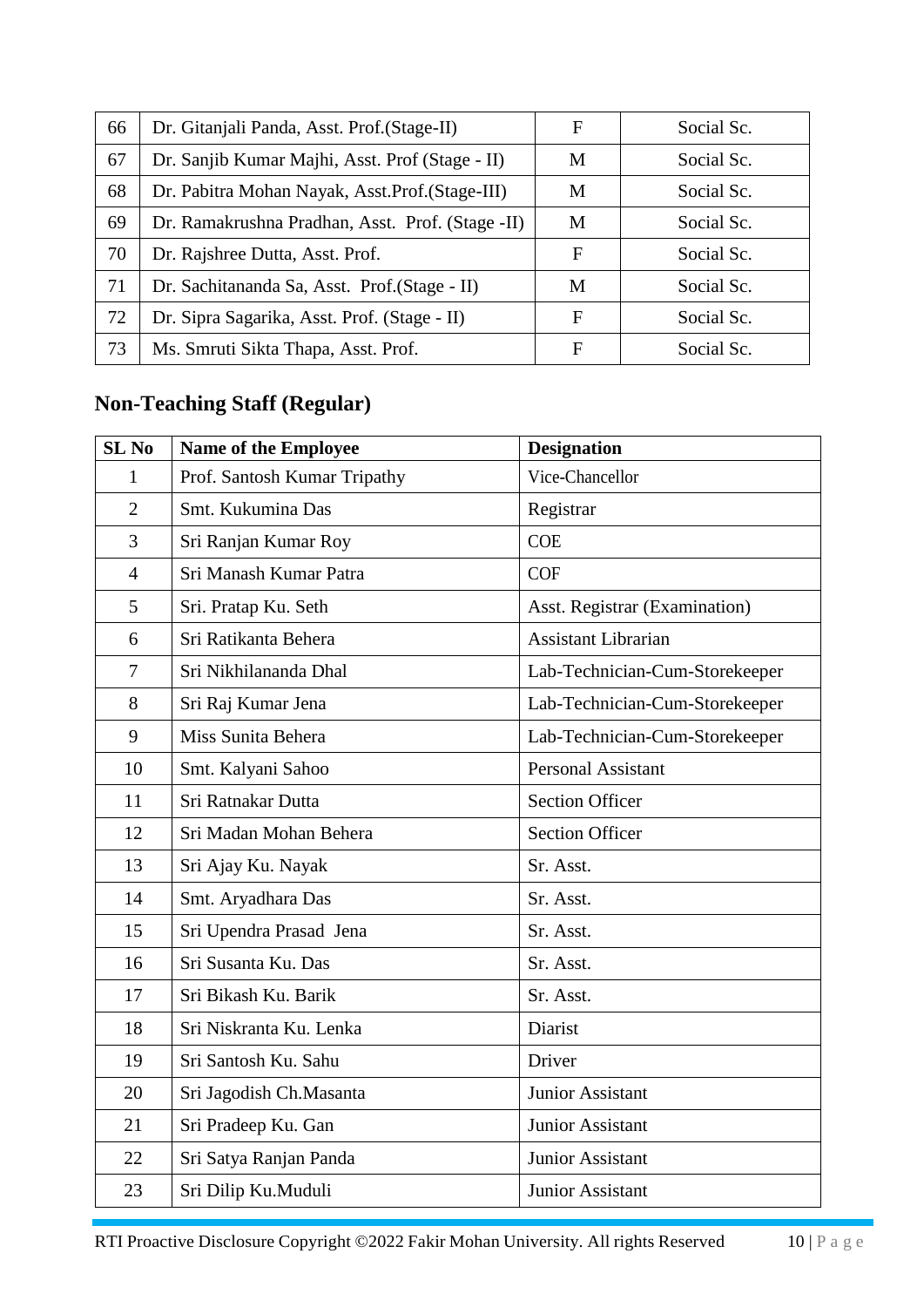| 24 | Sri Manas Ku.Majhi       | Junior Assistant         |  |
|----|--------------------------|--------------------------|--|
| 25 | Sri Mohendra Hansda      | Junior Assistant         |  |
| 26 | Smt. Sukanti Khatua      | Junior Assistant         |  |
| 27 | Smt. Sagarika Chaudhury  | Junior Assistant         |  |
| 28 | Smt. Uttama Sahoo        | Junior Assistant-Cum-DEO |  |
| 29 | Sri Pradeep Ku. Muduli   | Junior Asst.-Cum-DEO     |  |
| 30 | Sri Deepak Ku. Mishra    | Typist                   |  |
| 31 | Sri Rabindra Mohanty     | Library Attendant        |  |
| 32 | Sri Rajes Ku. Parhi      | Library Attendant        |  |
| 33 | Sri Surendra Behera      | Peon                     |  |
| 34 | Sri Karunakar Behera     | Peon                     |  |
| 35 | Sri Shyma Sundar Singh   | Peon                     |  |
| 36 | Sri Ranajeet Ku. Pradhan | Peon                     |  |

# **Non-Teaching(Initial Appointees)**

| <b>SL No</b>   | <b>Name of the Employee</b>                                      | <b>Designation</b>                       |  |
|----------------|------------------------------------------------------------------|------------------------------------------|--|
| 1              | Sri Mukteswar Mohapatra                                          | <b>Assistant Librarian</b>               |  |
| 2              | Sri Pankaj Ku. Dhal                                              | <b>Computer Programmer</b>               |  |
| 3              | Sri Ashis Ku. Pradhan                                            | <b>Computer Programmer</b>               |  |
| 4              | Ms. Mrunalini Priyadarsini                                       | Laboratory Assistant-Cum-<br>Storekeeper |  |
| 5              | Sri Suryakanta Murmu                                             | Laboratory Assistant-Cum-<br>Storekeeper |  |
| 6              | Laboratory Assistant-Cum-<br>Sri Jiban Ku. Behera<br>Storekeeper |                                          |  |
| $\overline{7}$ | Sri Raumyaranjan Swain                                           | Laboratory Assistant-Cum-<br>Storekeeper |  |
| 8              | Sri Lingaraj Murmu                                               | Lab-Technician-Cum-Storekeeper           |  |
| 9              | Sri Bishnu Prasad Sahu<br>Manager, Guest House                   |                                          |  |
| 10             | Sri Sasanka Sekhar Swain                                         | Manager, Guest House                     |  |
| 11             | Sri Sangram Keshari Bisoi                                        | <b>Physical Education Officer</b>        |  |
| 12             | Sri Lalitendu Rout                                               | <b>System Manager</b>                    |  |
| 13             | Smt. Anjali Pradhan                                              | <b>Dresser</b>                           |  |
| 14             | Sri Krishna Ku. Das                                              | <b>Junior Assistant</b>                  |  |
| 15             | Smt. Damayanti Majhi                                             | Junior Assistant                         |  |
| 16             | Sri Safic Chand Kisku                                            | Junior Assistant                         |  |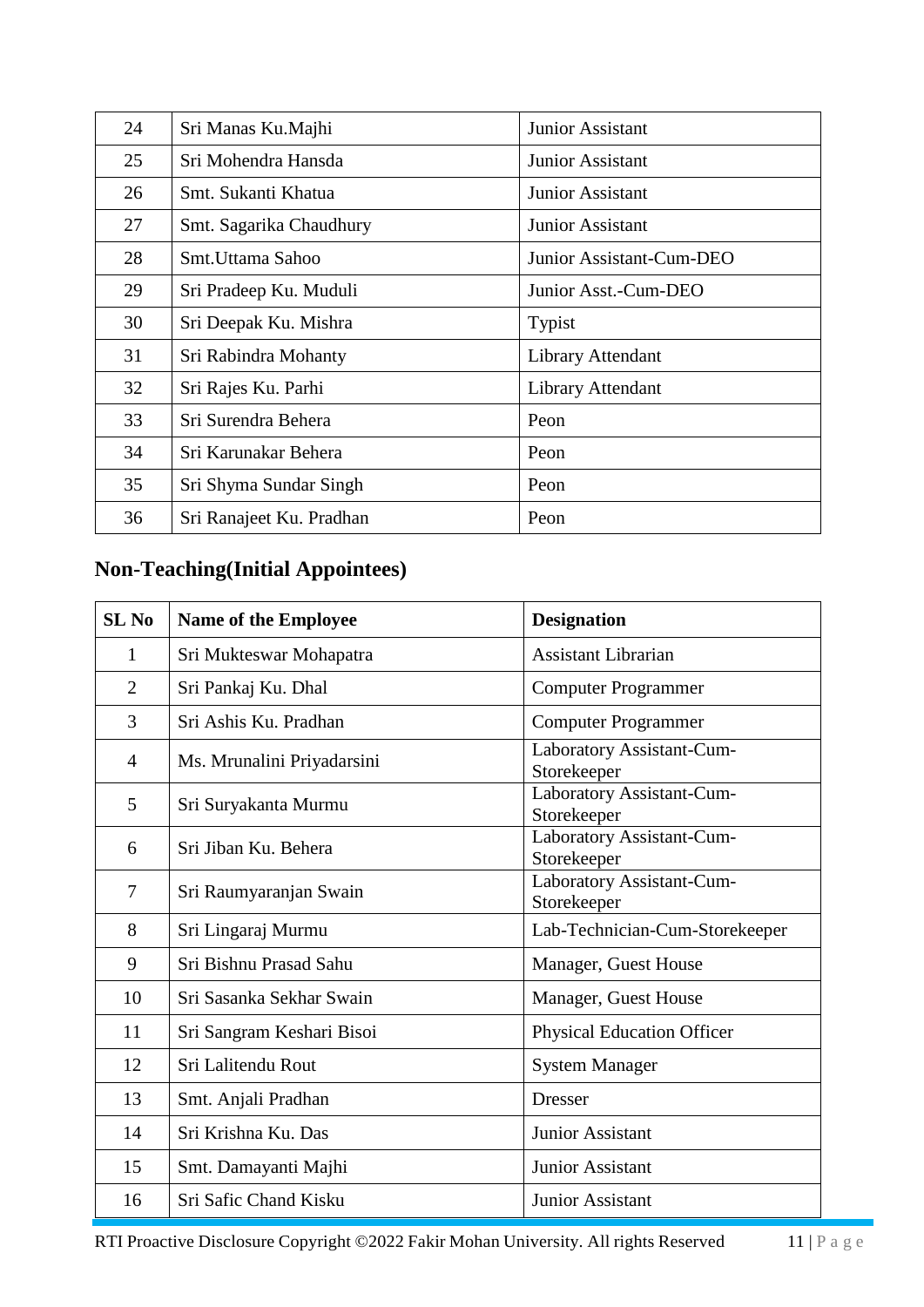| 17 | Ms. Dhanidipti Murmu            | Junior Assistant            |
|----|---------------------------------|-----------------------------|
| 18 | Sri Tarini Ku. Jena             | Junior Assistant            |
| 19 | Sri Umesh Ch. Barik             | Junior Stenographer         |
| 20 | Sri Phakir Mohan Swain          | Junior Stenographer         |
| 21 | Ms. Minatee Patra               | <b>Nurse</b>                |
| 22 | Sri Ashrumochan Barik           | Pharmacist                  |
| 23 | Sri Satyashree Satyasundar Jena | Caretaker                   |
| 24 | Sri Pravakar Sahoo              | Caretaker                   |
| 25 | Sri Brahmananda Behera          | Cook                        |
| 26 | Sri Nihar Ranjan Behera         | Cook                        |
| 27 | Smt. Baisakhi Dey               | Laboratory Attendant        |
| 28 | Sri Ramin Ku. Pradhan           | <b>Laboratory Attendant</b> |
| 29 | Sri Santosh Ku. Sing            | <b>Laboratory Attendant</b> |
| 30 | Ms. Supriya Majhi               | <b>Laboratory Attendant</b> |
| 31 | Sri Santosh Ku. Nayak           | <b>Laboratory Attendant</b> |
| 32 | Sri Pradeep Ku. Nayak           | Laboratory Attendant        |
| 33 | Ms. Gayatri Mandal              | <b>Laboratory Attendant</b> |
| 34 | Smt. Puspalata Mohanty          | Matron                      |
| 35 | Smt. Basanti Kisku              | Matron                      |
| 36 | Smt. Sabita Jena                | Matron                      |
| 37 | Smt. Bhagyashree Pradhan        | Matron                      |
| 38 | Sri Pradipta Ku. Nanda          | Peon                        |
| 39 | Sri Sukanta Ku. Dwibedy         | Peon                        |
| 40 | Sri Hemanta Ku. Das             | Peon                        |
| 41 | Sri Chandaneswar Sahu           | Peon                        |
| 42 | Sri Balabhadra Dehury           | Peon                        |
| 43 | Sri Mahaprasad Behera           | Peon                        |
| 44 | Sri Ramani Kanta Majhi          | Peon                        |
| 45 | Sri Gatikrushna Patra           | Peon                        |
| 46 | Sri Purna Ch. Parida            | Peon                        |
| 47 | Sri Maheswar Pradhan            | Peon                        |
| 48 | Sri Kanhu Charan Nanda          | Watchman                    |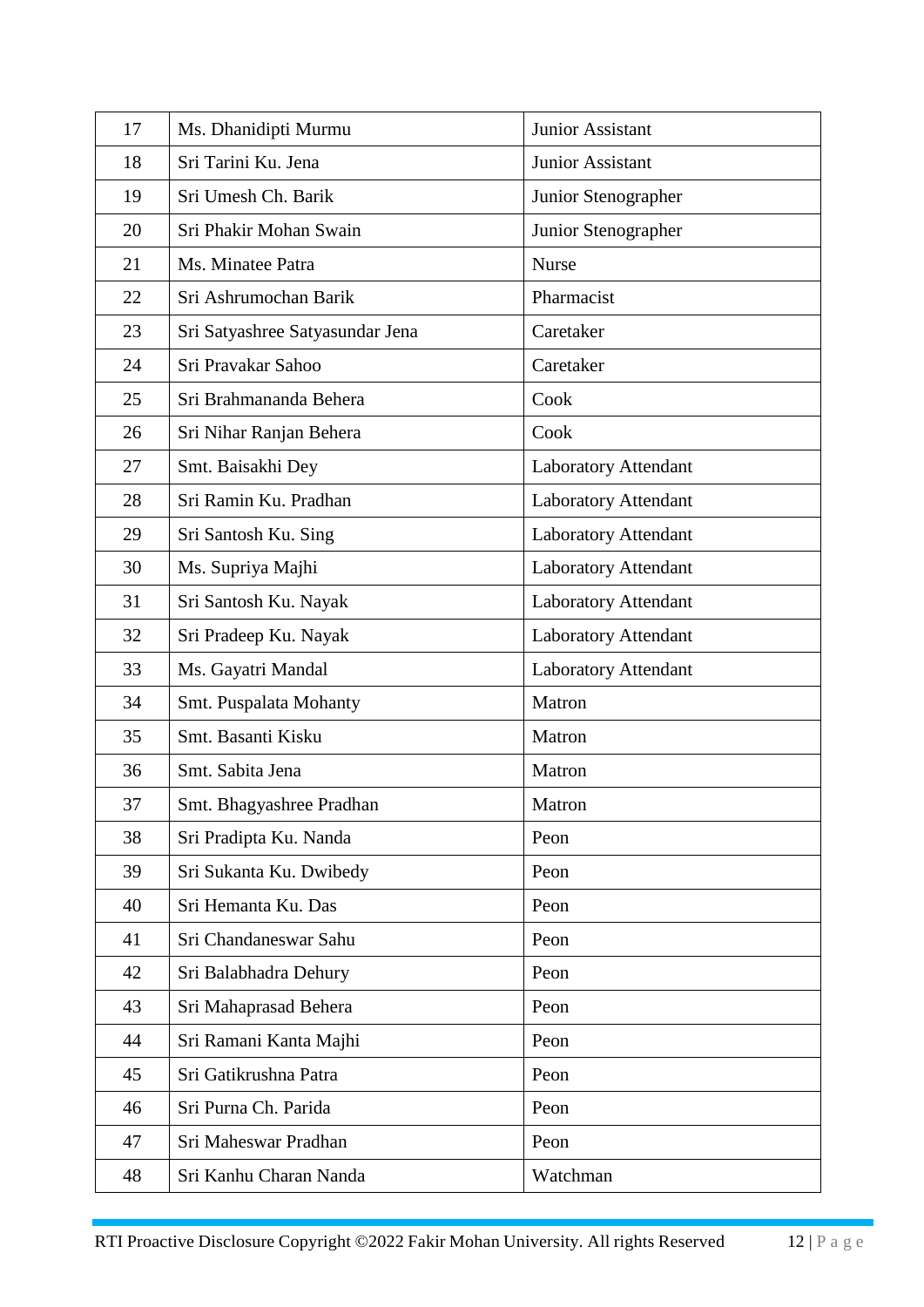## **[SECTION 4(1)(b)(x)]**

**MONTHLY REMUNERATION RECEIVED BY EACH OF ITS OFFICERS ANDEMPLOYEES, INCLUDING THE SYSTEM OF COMPENSATION AS PROVIDED IN ITS REGULATIONS (AS PER 6 th PAY COMMISSION);**

| <b>Designation</b>                | <b>Scale of Pay(In Rs)</b>  |
|-----------------------------------|-----------------------------|
| <b>Vice Chancellor</b>            | 75000(fixed)+ Admissible DA |
| Registrar                         | 15600-39100+7600(GP)        |
| <b>COF</b>                        | $15600 - 39100 + 6600(GP)$  |
| <b>COE</b>                        | 37400-67000+9000(AGP)       |
| Professor                         | 37400-67000+10000(AGP)      |
| <b>Associate Professor</b>        | 37400-67000+9000(AGP)       |
| Asst. Professor Level-III(Reader) | 15600-39100+8000(AGP)       |
| Asst. Professor Level-II          | 15600-39100+7000(AGP)       |
| Asst. Professor Level-I           | 15600-39100+6000(AGP)       |
| <b>Medical Officer</b>            | 15600-39100+5400(GP)        |
|                                   |                             |
| <b>Section Officer</b>            | $9,300-34,800+4600(GP)$     |
| <b>PA</b>                         | $9,300-34,800+4600(GP)$     |
| Laboratory Technician             | $9,300-34,800+4200(GP)$     |
| Sr. Assistant                     | 9,300-34,800+4200(GP)       |
| Asst. Librarian                   | 9,300-34,800+4200(GP)       |
| <b>System Manager</b>             | $9,300-34,800+4200(GP)$     |
| <b>Computer Programmer</b>        | $9,300-34,800+4200(GP)$     |
| <b>PEO</b>                        | $9,300-34,800+4200(GP)$     |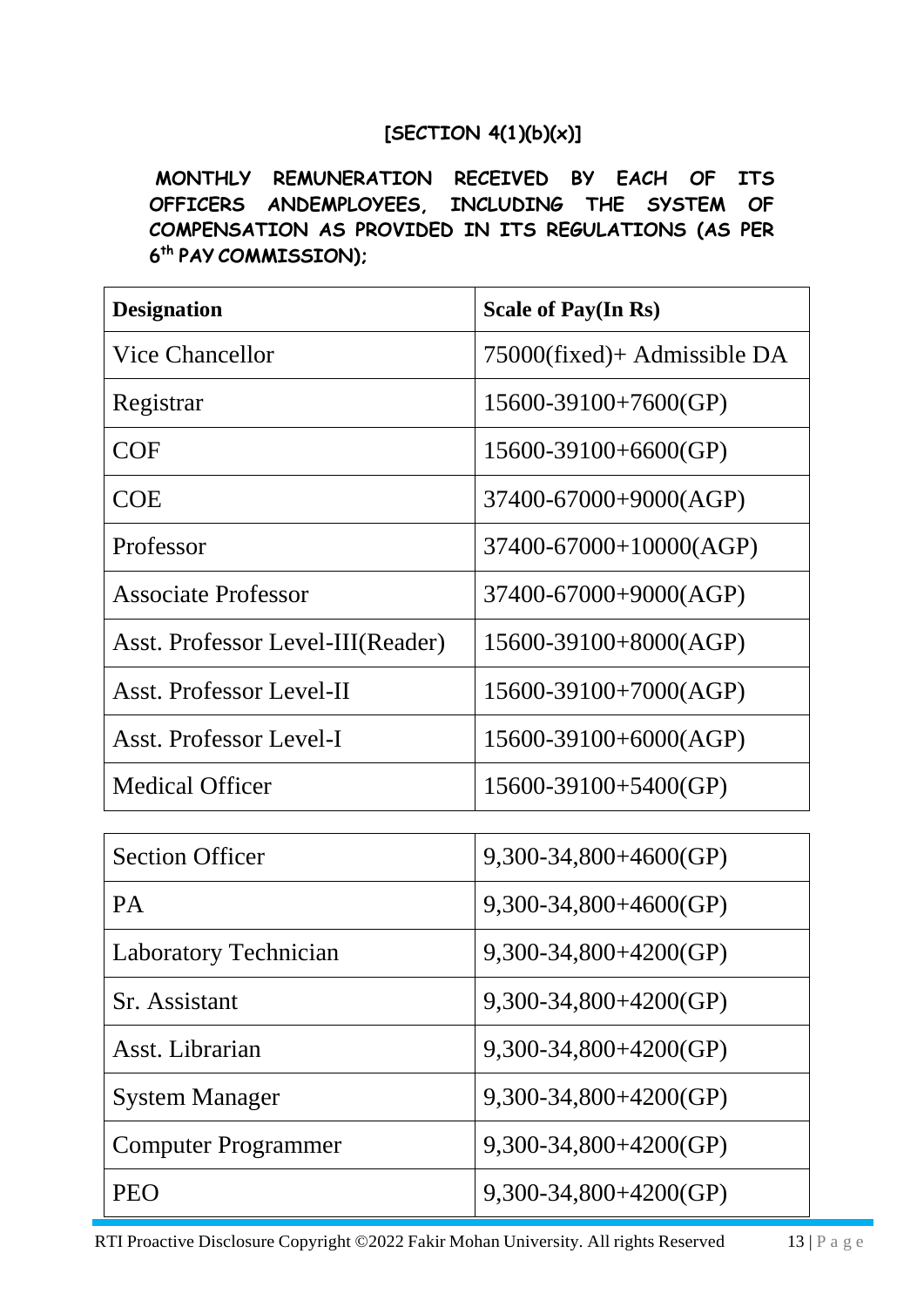| <b>Nurse</b>                | $5,200-20,200+2800(GP)$   |
|-----------------------------|---------------------------|
| Junior Stenographer         | $5,200-20,200+2400(GP)$   |
| Pharmacist                  | $5,200-20,200+2400(GP)$   |
| <b>Junior Assistant</b>     | $5,200-20,200+1900(GP)$   |
| Jr.Asst.-cum-DEO            | $5,200-20,200+1900(GP)$   |
| <b>Dresser</b>              | $4,750-14,680+1,775$ (GP) |
| Cook                        | $4,930-14,680+1,775$ (GP) |
| Peon                        | $4,750-14,680+1,700(GP)$  |
| <b>Laboratory Attendant</b> | $4,930-14,680+1,700(GP)$  |
| <b>Library Attendant</b>    | $4,750-14,680+1,770(GP)$  |
| Matron                      | $4,750-14,680+1,700(GP)$  |
| Caretaker                   | $4,750-14,680+1,700(GP)$  |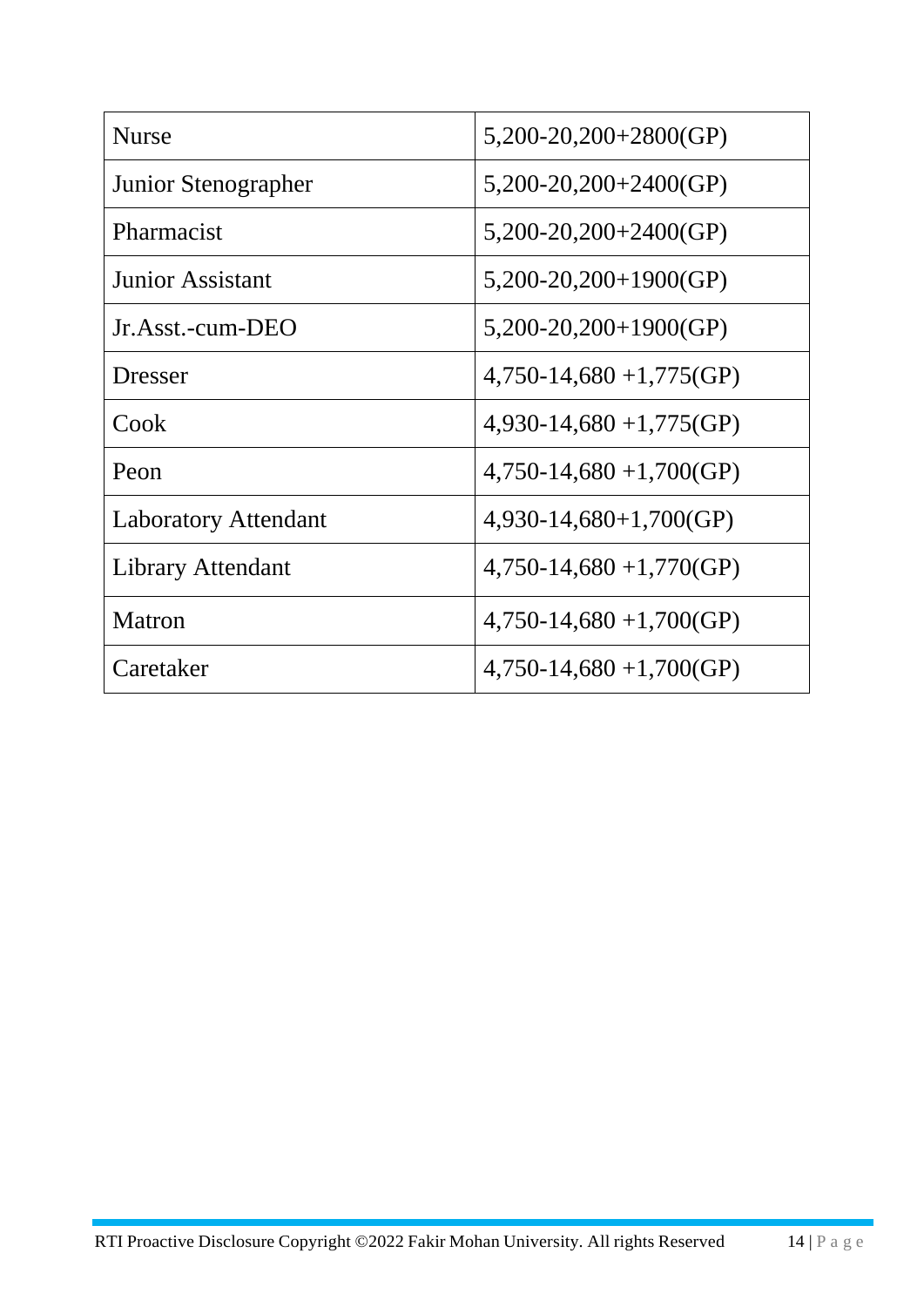# **[SECTION 4(1)(b)(xi)]**

# **THE BUDGET ALLOCATED TO EACH OF ITS AGENCY, INDICATING THE PARTICULARS OF ALL PLANS, PROPOSED EXPENDITURES AND REPORTS ON DISBURSEMENTS MADE;**

## **[SECTION 4(1)(b)(xii)]**

#### FAKIR MOHAN UNIVERSITY. VYASA VIHAR, BALASORE (BUDGET AT A GLANCE)

|   |                            | <b>RECEIPT</b> |              |                |                                                 | <b>EXPENDITURE</b> |              |
|---|----------------------------|----------------|--------------|----------------|-------------------------------------------------|--------------------|--------------|
|   |                            | RE 2021-22     | BE 2022-23   |                | $\mathcal{P}^{\mathcal{C}}$ . The $\mathcal{C}$ | RE 2021-22         | BE 2022-23   |
|   | General Fund-1             | 20,64,04,137   | 26,09,19,000 |                | General Fund-1                                  | 20,57,28,807       | 25,48,38,000 |
| 2 | General Fund-II            | 47,21,16,269   | 35,95,03,688 | $\overline{2}$ | General Fund-II                                 | 44,17,81,529       | 32,82,38,688 |
| 3 | Development Fund - I       | 23,60,000      | 23,60,000    | 3              | Development Fund - I                            | 13.17.1            |              |
|   | Development Fund - II      | 57,05,440      | 70,20,500    | 4              | Development Fund - II                           | 10,41,59,247       | 9,08,43,900  |
| 5 | <b>Examination Fund</b>    | 8,37,78,235    | 8,20,27,500  | 5              | <b>Examination Fund</b>                         | 3,60,65,000        | 4,50,11,000  |
| 6 | P.G. Regular Fund          | 2,25,99,292    | 2,17,15,992  | 6              | P.G. Regular Fund                               | 1,19,41,983        | 1,41,39,000  |
|   | <b>Self Financing Fund</b> | 1,74,59,238    | 1,59,44,638  | 7              | Self Financing Fund                             | 40,26,000          | 55,10,000    |
| 8 | <b>DDCE</b> Fund           | 53,24,356      | 59,58,000    | 8              | DDCE Fund                                       | 21,67,000          | 23,72,000    |
|   | Non Collegiate Prog. Fund  | 4,60,500       | 5,11,500     | 9              | Non Collegiate Prog. Fund                       | 1,20,000           | 1,20,000     |
|   | 10 Sports Fund             | 18,05,725      | 19,00,000    |                | 10 Sports Fund                                  | 26,26,500          | 14,55,000    |
|   | <b>TOTAL</b>               | 81,80,13,192   | 75,78,60,818 |                | <b>TOTAL</b>                                    | 80,86,16,066       | 74,25,27,588 |

|                    |        | <b>ABSTRACT</b>  |              |  |  |  |
|--------------------|--------|------------------|--------------|--|--|--|
|                    |        | <b>RE2021-22</b> | BE 2022-23   |  |  |  |
| <b>RECEIPT</b>     |        | 81,80,13,192     | 75,78,60,818 |  |  |  |
| <b>EXPENDITURE</b> |        | 80,86,16,066     | 74,25,27,588 |  |  |  |
| <b>SURPLUS</b>     | $^{+}$ | 93,97,126        | 1,53,33,230  |  |  |  |

**COMPTROLLER OF FINANCE** 

# **THE MANNER OF EXECUTION OF SUBSIDY PROGRAMMES, INCLUDING THE AMMOUNTS ALLOCATED AND THE DETAILS OF BENEFICIARIES OF SUCH PROGRAMMES;**

Not Applicable for this university

## **[SECTION 4(1)(b)(xiii)]**

# **PARTICULRS OF RECIPIENTS OF CONCESSIONS, PERMITS OR AUTHORISATIONS GRANTED BY IT;**

Concession to students in respect of fees etc. is given as per the instructions by the Government from time to time.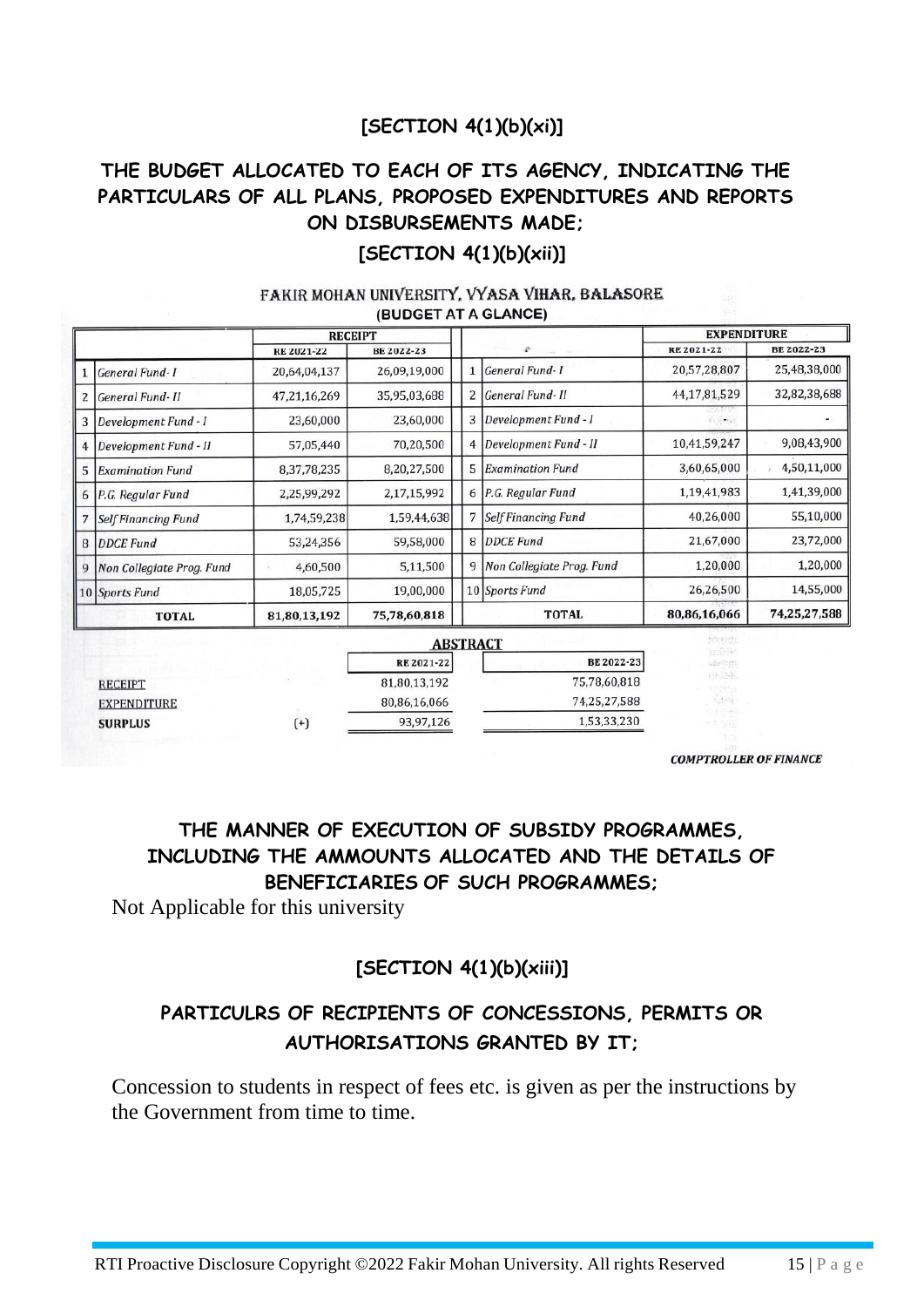# **[SECTION 4(1)(b)(xiv)]**

# **DETAILS IN RESPECT OF THE INFORMATION, AVAILABLE TO OR HELD BY IT, REDUCED IN AN ELECTRONIC FORM;**

The entrance test results for various courses, procedure of admissions, course syllabus, complete information brochures (admission prospectus), Faculty profile and their bio data, News & notices of university, Orissa Universities Act,1989, Orissa Universities First Statute, 1990 and other necessary information about the university are available in the university website [www.fmuniversity.nic.in.](http://www.fmuniversity.nic.in/) Maximum efforts are being given to update university website regularly.

# **[SECTION 4(1)(b)(xv)]**

# **THE PARTICULARS OF FACILITIES AVAILABLE TO CITIZENS FOR OBTAINING INFORMATION, INCLUDING THE WORKING HOURS OF A LIBRARY OR READING ROOM, IF MAINTAINED FOR PUBLIC USE;**

All Important notices and circulars issued by the University are placed on the Notice Boards of the University, other notices and circulars issued by any HOD, officers are placed at department notice boards or concerned officer's notice board. All notice boards of the university are open to public in all working days from 10A.M. to 5P.M. All the notices, circulars and news etc. are also available in university website. The Orissa Universities Act, 1989, Orissa Universities First Statute, 1990 are also placed in the website. The Syllabi(CBCS), teachers' profile of all departments and the information regarding the facilities are also available in the university website.

Our Library is open for general public. However, one can use its resources with prior permission from the Director of Library in all working days from 10A.M. to 8P.M. General public is not authorized to borrow any kind of item from the library.

If any person seeks more information which is not available in above places, can meet PIO of university during working hours.